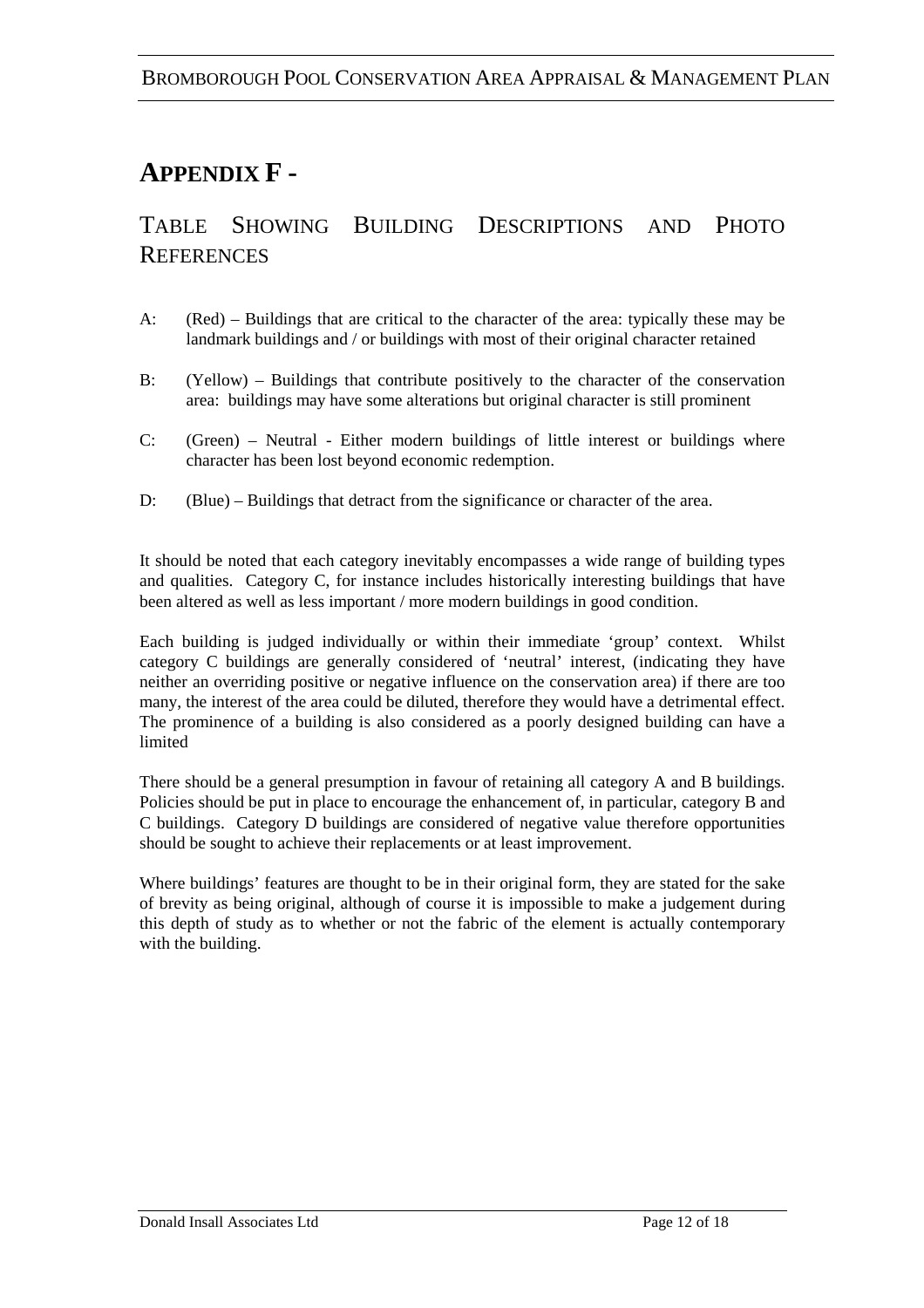| NO. / NAME        | <b>WIRRAL</b><br><b>UPRN</b> | Рното<br>REF. | <b>DESCRIPTION</b>                                                            | CONDITION / COMMENT                                                                      | <b>CONTRIBUTION</b> |  |  |
|-------------------|------------------------------|---------------|-------------------------------------------------------------------------------|------------------------------------------------------------------------------------------|---------------------|--|--|
| <b>South View</b> |                              |               |                                                                               |                                                                                          |                     |  |  |
| 13/14             |                              | 001           | Late $19th$ century, red brick, slate roof, timber detail to gable.           | Modern replacement windows, satellite dishes on front<br>elevation                       | $\, {\bf B}$        |  |  |
| 15/16             |                              | 002           | Late $19th$ century, red brick, slate roof, timber detail to gable.           | Modern replacement windows.                                                              | B                   |  |  |
| 17/18             |                              | 003,<br>005   | Late $19th$ century, red brick, slate roof, timber detail to gable.           | Modern replacement windows, satellite dish to no.17<br>and modern timber porch to no.18. | B                   |  |  |
| 19/20             |                              | 004           | Late $19th$ century, red brick, slate roof, timber detail to gable.           | Modern replacement windows, satellite dish and<br>modern porch (no.19). Front lawn lost. | B                   |  |  |
| 21/22             |                              | 006,<br>007   | Late $19th$ century, red brick, slate roof, timber detail to gable.           | Satellite dish (no.21).<br>Modern windows.                                               | $\, {\bf B}$        |  |  |
| 23/24             |                              | 008,<br>009   | Late 19 <sup>th</sup> century, red brick, slate roof, timber detail to gable. | Satellite dish (no.23)                                                                   | B                   |  |  |
| 25/26             |                              | 010           | Late 19 <sup>th</sup> century, red brick, slate roof, timber detail to gable. | Satellite dish (no.26)                                                                   | B                   |  |  |
| 27/28             |                              | 011           | Late 19 <sup>th</sup> century, red brick, slate roof, timber detail to gable. | Satellite dish (no.27)                                                                   | B                   |  |  |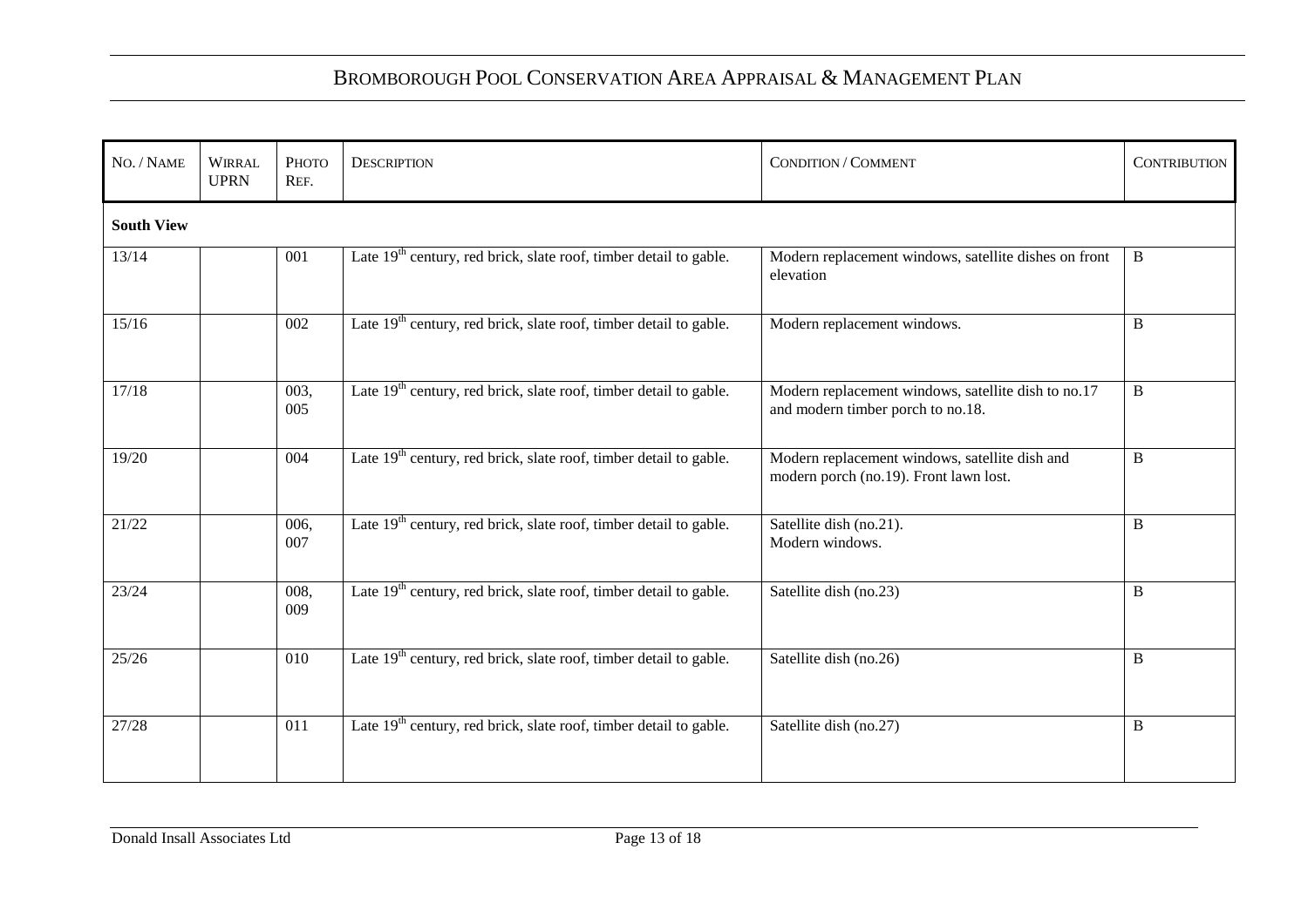| $No. / NAME$ | WIRRAL<br><b>UPRN</b> | Рното<br>REF.    | <b>DESCRIPTION</b>                                                            | CONDITION / COMMENT                | <b>CONTRIBUTION</b> |
|--------------|-----------------------|------------------|-------------------------------------------------------------------------------|------------------------------------|---------------------|
| 29/30        |                       | 012              | Late 19 <sup>th</sup> century, red brick, slate roof, timber detail to gable. | Satellite dish (no.30)             | $\, {\bf B}$        |
| 31/32        |                       | 013              | Late 19 <sup>th</sup> century, red brick, slate roof, timber detail to gable. | Low railing, gravel garden (no.31) | $\, {\bf B}$        |
| 33/34        |                       | 014              | Late $19th$ century, red brick, slate roof, timber detail to gable.           | Satellite dish (no.34)             | $\, {\bf B}$        |
| 35/36        |                       | $\overline{015}$ | Late $19th$ century, red brick, slate roof, timber detail to gable.           | Grass area lost (no.35)            | $\, {\bf B}$        |
| 37/38        |                       | $\overline{016}$ | Late 19 <sup>th</sup> century, red brick, slate roof, timber detail to gable. | Satellite dish (no.37)             | $\, {\bf B}$        |
|              |                       |                  |                                                                               |                                    |                     |
|              |                       |                  |                                                                               |                                    |                     |
|              |                       |                  |                                                                               |                                    |                     |
|              |                       |                  |                                                                               |                                    |                     |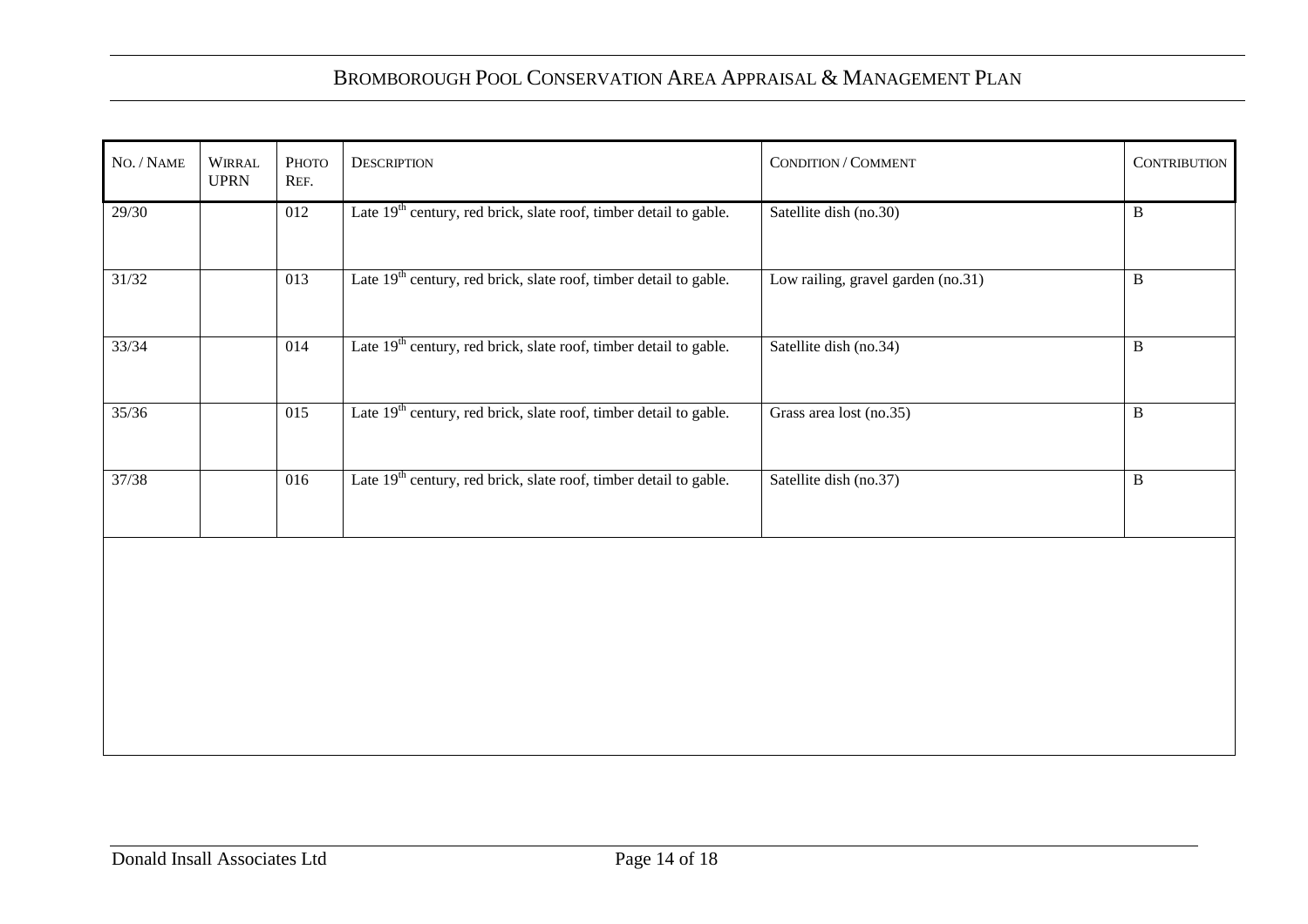| NO. / NAME  | <b>WIRRAL</b><br><b>UPRN</b> | Рното<br>REF.       | <b>DESCRIPTION</b>                                                                                                                                                                           | <b>CONDITION / COMMENT</b>                                                           | <b>CONTRIBUTION</b> |  |  |
|-------------|------------------------------|---------------------|----------------------------------------------------------------------------------------------------------------------------------------------------------------------------------------------|--------------------------------------------------------------------------------------|---------------------|--|--|
|             | <b>Manor Place</b>           |                     |                                                                                                                                                                                              |                                                                                      |                     |  |  |
| 17/19/21/23 |                              | 017                 | 2 storey terrace, c.1840's. Brown brick, slate roof, timber sash<br>windows, modern panel doors.                                                                                             | Satellite dish (no.17, 21), vents on roof.<br>Side elevation to no.17 pebble dashed. | A                   |  |  |
| 25/27/29/31 |                              | 018,<br>019,<br>020 | 2 storey terrace, c.1840's. Brown brick, slate roof, timber sash<br>windows, modern panel doors.                                                                                             | Satellite dish (no. 27, 31)                                                          | A                   |  |  |
| 33/35/37    |                              | 021,<br>022         | 2 storey terrace, c.1840's. Brown brick, slate roof, timber sash<br>windows, modern panel doors.                                                                                             | Two satellite dishes.<br>Pebble dash to side elevation of no.37.                     | A                   |  |  |
| 39/41/43/45 |                              | 023,<br>024         | 2 storey terrace, c.1840's. Brown brick, slate roof, timber sash<br>windows, modern panel doors.                                                                                             | 4 satellite dishes.                                                                  | A                   |  |  |
| 47/49/51/53 |                              | $025, -$<br>26      | 2 storey terrace, c.1840's. Brown brick, slate roof, timber sash<br>windows, modern panel doors.                                                                                             | Gardens in poor condition.<br>No space for bins.<br>Two satellite dishes.            | A                   |  |  |
| 55/57       |                              | 027                 | Late $19th$ century, red brick, slate roof, timber detail to gable.<br>Timber casement windows.                                                                                              | Two satellite dishes.<br>Houses in poor condition.                                   | B                   |  |  |
| 14/16/18/20 |                              | 028                 | (Depth of first floor is deeper than other side of street.)<br>2 storey terrace, c.1840's. Brown brick, slate roof, timber sash<br>windows, modern panel doors.<br>Ground floor bay windows. | Two satellite dishes.<br>Pebble dash on end elevation<br>Modern porches.             | A                   |  |  |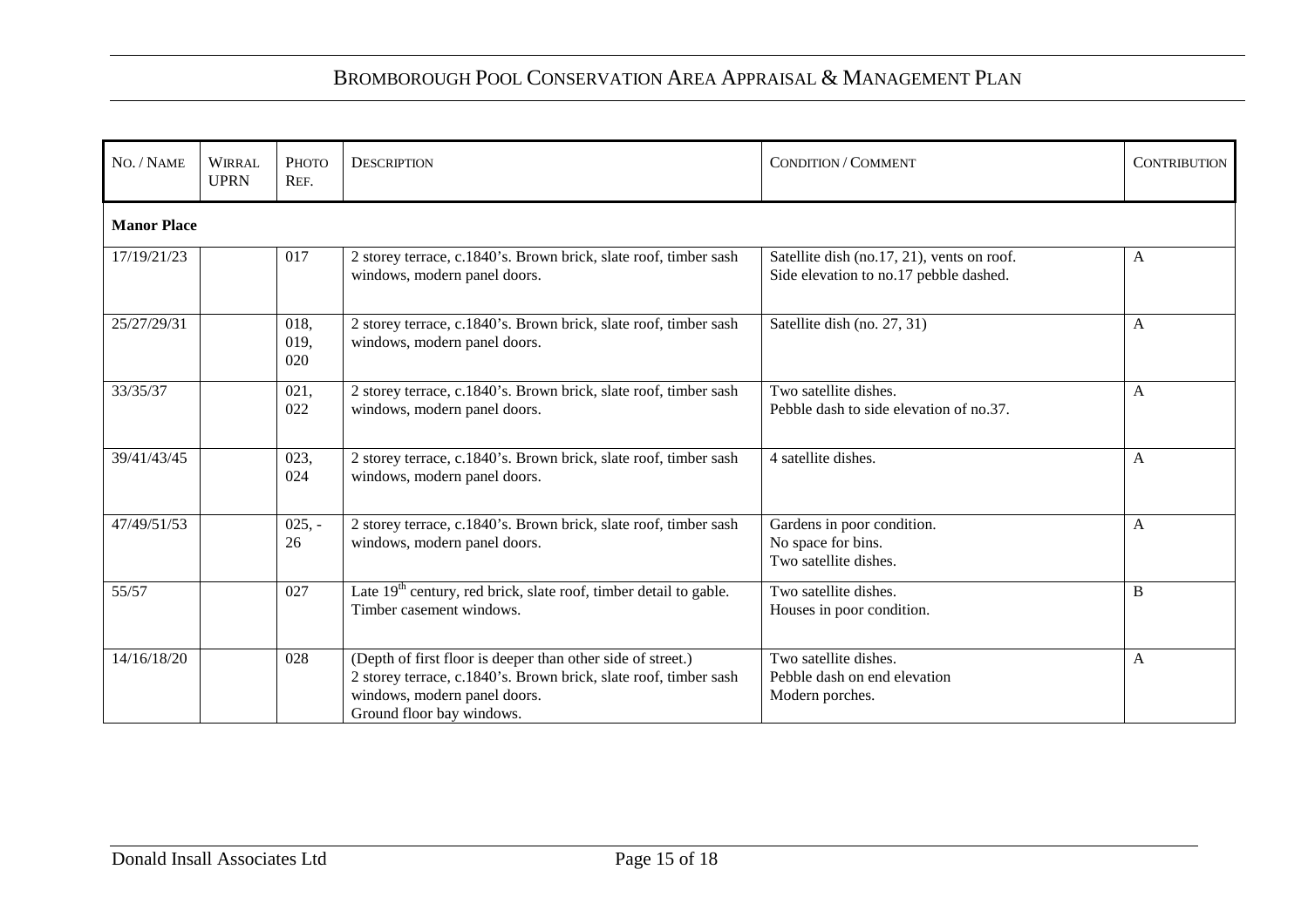| NO. / NAME  | <b>WIRRAL</b><br><b>UPRN</b> | Рното<br>REF.           | <b>DESCRIPTION</b>                                                                                                            | <b>CONDITION / COMMENT</b>                                                                                                                       | <b>CONTRIBUTION</b> |
|-------------|------------------------------|-------------------------|-------------------------------------------------------------------------------------------------------------------------------|--------------------------------------------------------------------------------------------------------------------------------------------------|---------------------|
| 22/24/26/28 |                              | 030,<br>031             | 2 storey terrace, c.1840's. Brown brick, slate roof, timber sash<br>windows, modern panel doors.<br>Ground floor bay windows. | Modern porch<br>Satellite dish.                                                                                                                  | $\mathbf{A}$        |
| 38/40/42/44 |                              | 036.<br>037,<br>038     | 2 storey terrace, c.1840's. Brown brick, slate roof, timber sash<br>windows, modern panel doors.                              | Satellite dish.<br>Pebble dash on end elevation.<br>Boarded door (no.38)<br>Modern part glazed door (no.44)                                      | A                   |
| 46/48/50/52 |                              | 039,<br>040,<br>041     | Bay windows (no.46, 52)<br>2 storey terrace, c.1840's. Brown brick, slate roof, timber sash<br>windows, modern panel doors.   | Double glazing to bay windows.                                                                                                                   | A                   |
| 54/56       |                              | 042,                    | Late $19th$ century, red brick, slate roof, timber detail to gable.<br>Timber casement windows.                               |                                                                                                                                                  | B                   |
| 58/60       |                              | 043                     | Late $19th$ century, red brick, slate roof, timber detail to gable.<br>Timber casement and sash windows.                      |                                                                                                                                                  | B                   |
| 62/64       |                              | 044                     | Late $19th$ century, red brick, slate roof, timber detail to gable.<br>Timber casement windows.                               | Modern replacement windows on right.<br>Modern replacement door to no.64<br>Left side of building has original windows (?) In poor<br>condition. | B                   |
| 66/68       |                              | N <sub>o</sub><br>photo | Late $19th$ century, red brick, slate roof, timber detail to gable.<br>Timber casement windows.                               | Modern timber windows.                                                                                                                           | B                   |
| 70/72       |                              | 045                     | Late $19th$ century, red brick, slate roof, timber detail to gable.<br>Timber casement windows.                               | Timber casement and sash windows.                                                                                                                | B                   |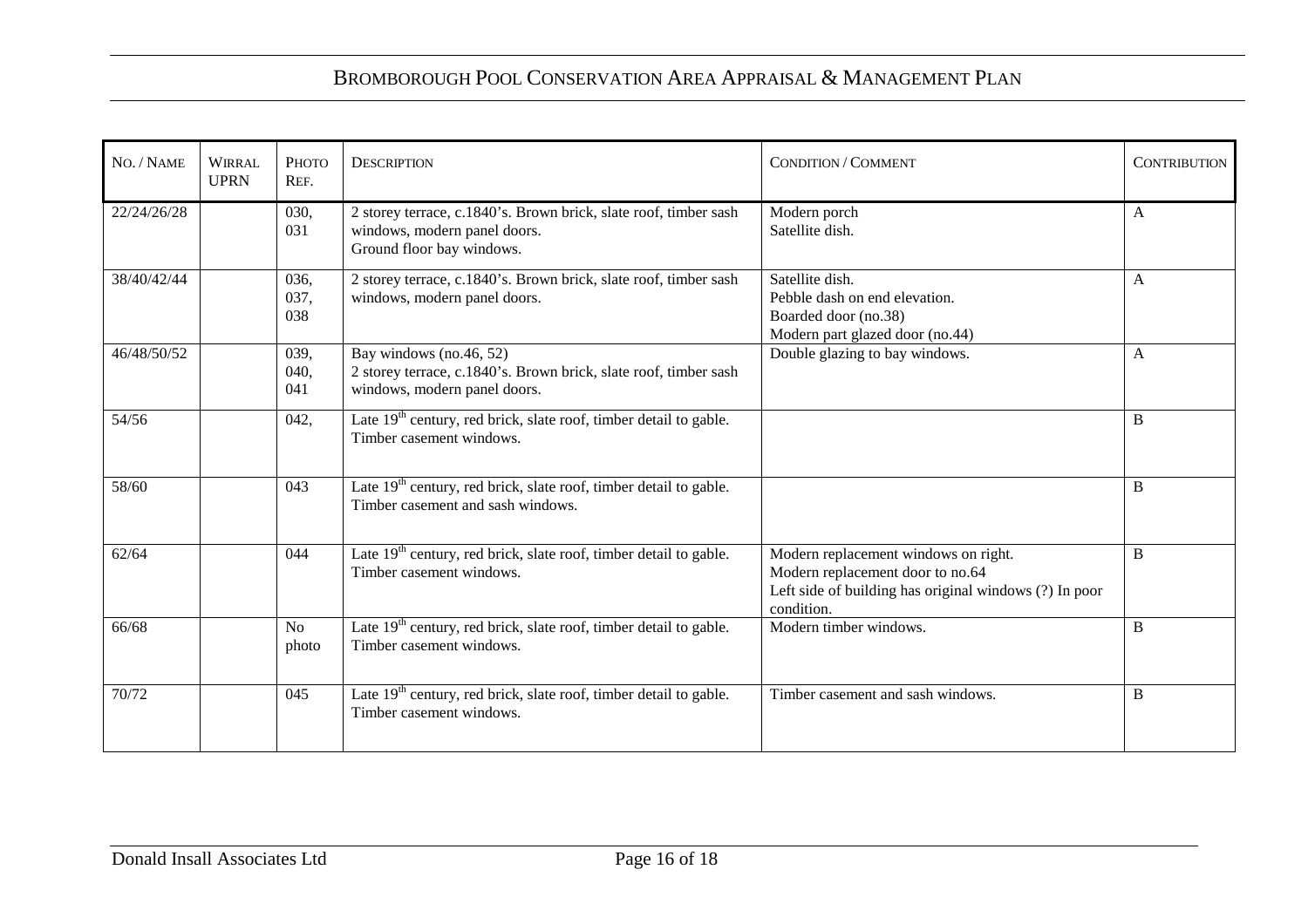| NO. / NAME                            | <b>WIRRAL</b><br><b>UPRN</b> | Рното<br>REF.                                       | <b>DESCRIPTION</b>                                                                                                                                                                    | CONDITION / COMMENT                                                                           | <b>CONTRIBUTION</b> |  |  |
|---------------------------------------|------------------------------|-----------------------------------------------------|---------------------------------------------------------------------------------------------------------------------------------------------------------------------------------------|-----------------------------------------------------------------------------------------------|---------------------|--|--|
| <b>York Street</b>                    |                              |                                                     |                                                                                                                                                                                       |                                                                                               |                     |  |  |
| 10/12/14/16                           |                              | 050,<br>124                                         | 2 storey terrace, c.1840's. Brown brick, slate roof, timber sash<br>windows, modern panel doors.                                                                                      | Fan lights above doors. Pointed arch.<br>Boarded doors.                                       | A                   |  |  |
| 18/20/22/24                           |                              | 051                                                 | 2 storey terrace, c.1840's. Brown brick, slate roof, timber sash<br>windows, modern panel doors.                                                                                      | Panelled doors.<br>Middle chimney missing top half and chimney pots.                          | A                   |  |  |
| 26/28/30/32                           |                              | 054                                                 | 2 storey terrace, c.1840's. Brown brick, slate roof, timber sash<br>windows, modern panel doors.                                                                                      |                                                                                               | A                   |  |  |
| Hall                                  |                              | 055,<br>056,<br>057,<br>058,<br>060,<br>061,<br>072 | Late $19th$ century, rough brick.<br>Modern extension.<br>(small red brick, single storey building to rear, late 19 <sup>th</sup> century.<br>Bars over windows, old corrugated roof) | Modern metal curved roof,<br>Modern door,<br>Sculpture. Young trees and railing to perimeter. | A                   |  |  |
| War<br>Memorial                       |                              | 071                                                 | Timber structure over memorial.<br>Plain clay tile roof.                                                                                                                              |                                                                                               | A                   |  |  |
| <b>St</b><br>Matthew's<br>Church      |                              | 073,<br>074,<br>075,<br>077                         | Red sandstone.<br>Plain clay tile roof.<br>Within landscape grounds.                                                                                                                  | Modern fence to perimeter.<br>Slated spire to bell tower.                                     | A                   |  |  |
| Bromborough<br>Pool Primary<br>School |                              | 078,<br>079,<br>080,                                | Red sandstone.<br>Plain clay tile roof.<br>Timber sash and casement windows.                                                                                                          | Modern fence.                                                                                 | A                   |  |  |